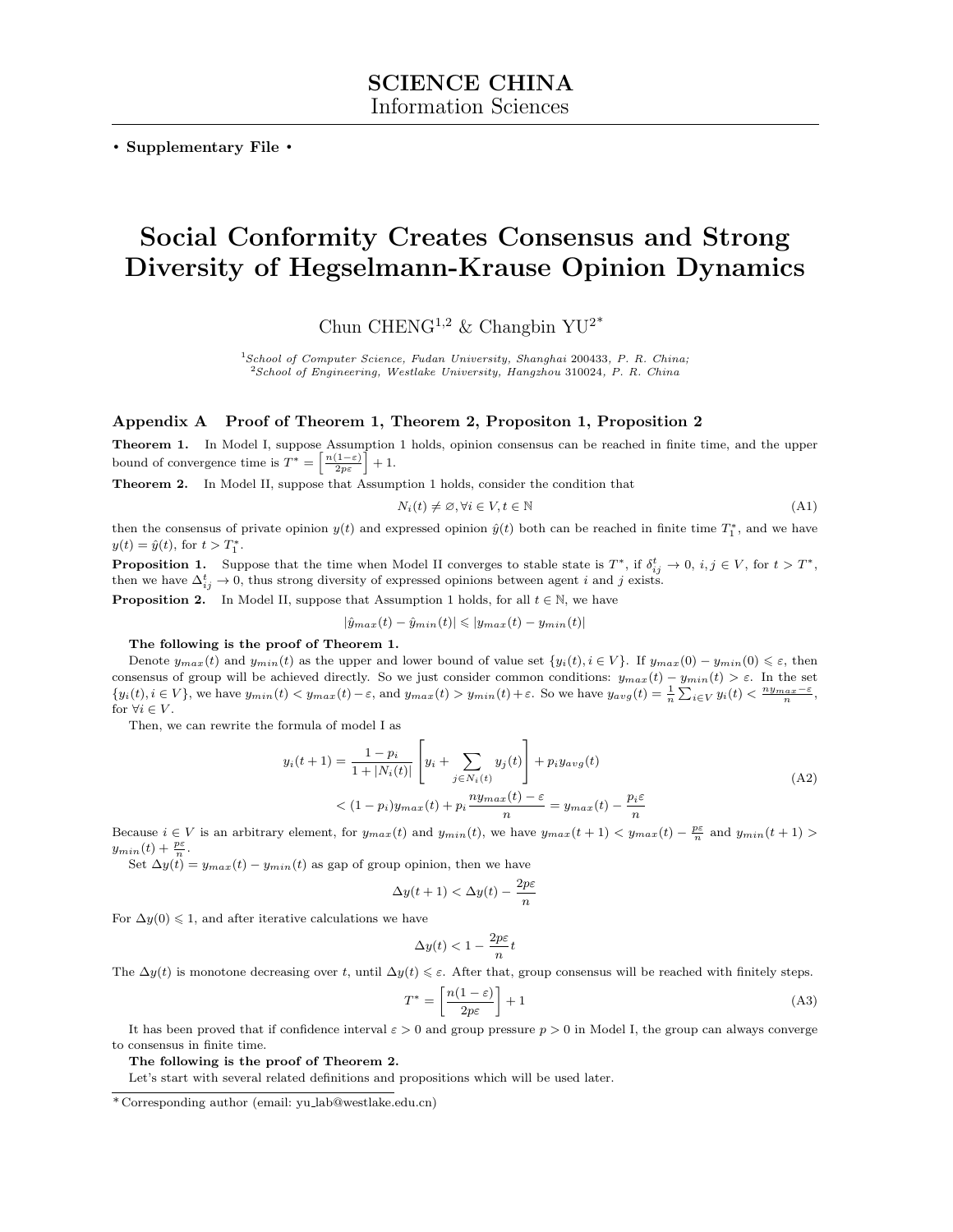**Definition 1.** Coefficient of Ergodicity [\[1\]](#page-2-0): For a stochastic matrix  $M = \{m_{ij}\}\$ , define its coefficient of ergodicity as  $\rho(M) = 1 - \min_{i,j} \sum \min \{m_{ik}, m_{jk}\}.$ 

**Proposition 3.** (see [\[1\]](#page-2-0)) For any stochastic matrices  $M_1$  and  $M_2$ , it follows that  $\rho(M_1M_2) \leq \rho(M_1)\rho(M_2)$ .

**Definition 2.** Scrambling matrix [\[2\]](#page-2-1): For any non-negative n order matrix M, if there exists  $k \in \{1, 2, \dots, n\}$  such that for arbitrary i and j with  $i, j \in \{1, 2, \dots, n\}, i \neq j, m_{ik}$  and  $m_{jk}$  are both positive, then we call M a scrambling matrix. Furthermore, the scrambling matrix has the following property.

<span id="page-1-3"></span>**Proposition 4.** (see [\[2\]](#page-2-1)) Let  $\mathcal{M} = \{M_i\}$ ,  $i = 1, 2, \cdots$  be a compact set of scrambling stochastic. Then for each infinite sequence  $M_{i_1}, M_{i_1}, \cdots$  there exists a row vector  $\boldsymbol{c}$  such that

$$
\lim_{j \to \infty} M_{i_j} M_{i_{j-1}} \cdots M_{i_1} = \mathbf{1c} \tag{A4}
$$

We can rebuild the interaction of agents associated with Model II by using a directed graph  $\mathcal{G} = (\mathcal{V}, \mathcal{E})$ . The system state could be described as  $y = [y_1, y_2, \dots, y_n]^\top$ ,  $\hat{y} = [\hat{y}_1, \hat{y}_2, \dots, \hat{y}_n]^\top$ . We define W as the influence matrix to describe the model formula in spatial form, the ij-element of the nonnegative matrix W is  $w_{ij}$ , connoting the impact of weights from i to j. So the opinion formation process described by Eq.(2) and Eq.(3), is captured, for  $t = 0, 1, \dots, \infty$ , by the discrete-time system.

<span id="page-1-2"></span>
$$
\begin{bmatrix} y(t+1) \\ \hat{y}(t+1) \end{bmatrix} = \begin{bmatrix} W_{11}^t & W_{12}^t \\ W_{21}^t & W_{22}^t \end{bmatrix} \begin{bmatrix} y(t) \\ \hat{y}(t) \end{bmatrix}
$$
 (A5)

Here, we build an new interactive network  $\mathcal{G}[W^t]$  contains  $2n$  nodes  $\mathcal{V}^* = \{1, 2, \cdots 2n\}$ . Nodes  $\mathcal{V}^*_p = \{1, 2, \cdots n\}$  represent all agents' private opinions  $y(t)$ , and  $\mathcal{V}_e^* = \{n+1, \dots 2n\}$  represent expressed opinions  $\hat{y}(t)$ . Set  $\alpha_i = 1/(1 + |N_i(t)|)$ , the submatrix  $W_{11}^t = diag\{\alpha_i\}$  and  $W_{21}^t = diag\{(1 - p_i)\alpha_i\}$  are both diagonal matrices.  $W_{22}^t$  contains the link from  $\hat{y}_{avg}(t)$ to  $\hat{y}(t+1)$ , having a specific structure, holding all elements to be positive.



The submatrix  $W_{12}^t$  describes influences between nodes in  $\mathcal{V}_p^*$  and  $\mathcal{V}_e^*$ , in particular, all the diagonal elements of  $W_{12}^t$  are equal to zero. The non-zero elements in the *i*th row of  $W_{12}^t$  represent the neighbors of agent *i*, which are determined by  $N_i(t) = \{1 \leq j \leq n, j \neq i | |y_i(t) - \hat{y}_j(t)| \leq \varepsilon_i\}.$ 

**Lemma 1.** Suppose that Assumption 1 and condition (A1) hold. In graph  $\mathcal{G}[W^t]$ , for  $\forall i \in V_p^*$ , node i is a root of node  $j, j \in V^*$ .

*Proof.* (1). If  $j \in V_e^*$ . We can always find a path from i to j in the directed graph  $\mathcal{G}[W^t]$ , as  $i \to i + n \to j$ , for  $w_{ii}, w_{i+n,i}, w_{j,i+n} > 0$ ; (2). If  $j \in V_p^*$ . We have  $N_i(t) \neq \emptyset$  for any  $i \in \{1, 2, \dots n\}$ , so every row of  $W_{12}^t$  has at least one positive element, assume the jth row with positive element  $w_{js} > 0$ , then we have a path from i to j, as  $i \to i + n \to s \to j$ , for  $w_{ii}, w_{i+n,i}, w_{s,i+n}, w_{js} > 0$ .

Thus, for  $\forall i \in V_p^*$ , node *i* is a root of every other  $2n - 1$  nodes.

<span id="page-1-0"></span>**Lemma 2.** In graph  $\mathcal{G}[W^t]$ , there exists a positive integer k, for any time-intervals  $[t_{j_k}, t_{j_{k+1}})$ , such that any node i from set  $V_p^*$  is a strong root of every other  $2n-1$  nodes at time  $t_{j_{k+1}}$  in the composition of  $\mathcal{G}_t$  meeted through  $[t_{j_k}, t_{j_{k+1}})$ .

The following proposition will be used to prove Lemma [2.](#page-1-0)

<span id="page-1-1"></span>**Lemma 3.** (Proposition 3 in [\[3\]](#page-2-2)) suppose  $n > 1$ , and denote  $\mathcal{G}_{p1}, \mathcal{G}_{p2}, \dots, \mathcal{G}_{pk}$  be a finite sequence of rooted graphs in  $\mathcal{G}$ . If  $\mathcal{G}_{p1}, \mathcal{G}_{p2}, \cdots, \mathcal{G}_{pk}$  are all rooted at v and  $k \geq n-1$ , then  $\mathcal{G}_{pk} \circ \mathcal{G}_{pk-1} \circ \cdots \circ \mathcal{G}_{p1}$  is strongly rooted at v.

*Proof.* From the lemma [3,](#page-1-1) for any integer  $k \geq n-1$ , the composition of graphs as  $\mathcal{G}_t \circ \mathcal{G}_{t+1} \circ \cdots \circ \mathcal{G}_{t+k}$  is strongly rooted at any node i, for all  $i \in V_p^*$ , because i is a root of each  $\mathcal{G}_t$ , there exists a directed edge  $i \to j$ , for all  $j \in V^*$  in the composition of graphs  $\mathcal{G}_t$ . So node i is a neighbor of every other  $2n-1$  nodes at time  $t_{j_{k+1}}$  in the composition of  $\mathcal{G}_t$ meeted through  $[t_{j_k}, t_{j_{k+1}})$ .

Now we can present the consensus result of Theorem 1.

*Proof.* According to Lemma [2,](#page-1-0) we can find a positive  $k \geq n-1$ , such that node  $i \in V_p^*$  is a neighbor of every other nodes in the composition of  $\mathcal{G}_t$  meeted through  $[t_{j_k}, t_{j_{k+1}}]$ . So the multiplication of matrix  $\hat{W}^{\tau_j} = W^{t_{j_k}} W^{t_{j_k+1}} \cdots W^{t_{j_{k+1}-1}}$ has at least one positive column, that means  $\hat{W}^{\tau_j}$  is a scrambling matrix.

Denote opinion set  $Y = [y_1, \dots, y_n, \hat{y}_1, \dots, \hat{y}_n]^\top$ , Eq. [\(A5\)](#page-1-2) can be written as  $Y(t+1) = W^t Y(t)$ . so we have

$$
Y(t_{j_k}) = W^{t_{j_k-1}} \cdots W^{t_0} Y(0)
$$
  
=  $(W^{t_{j_k-1}} \cdots W^{t_{j_{k-1}}}) \cdots (W^{t_{j_1-1}} \cdots W^{t_0}) Y(0)$   
=  $\hat{W}^{\tau_{j-1}} \cdots \hat{W}^{\tau_0} Y(0)$  (A6)